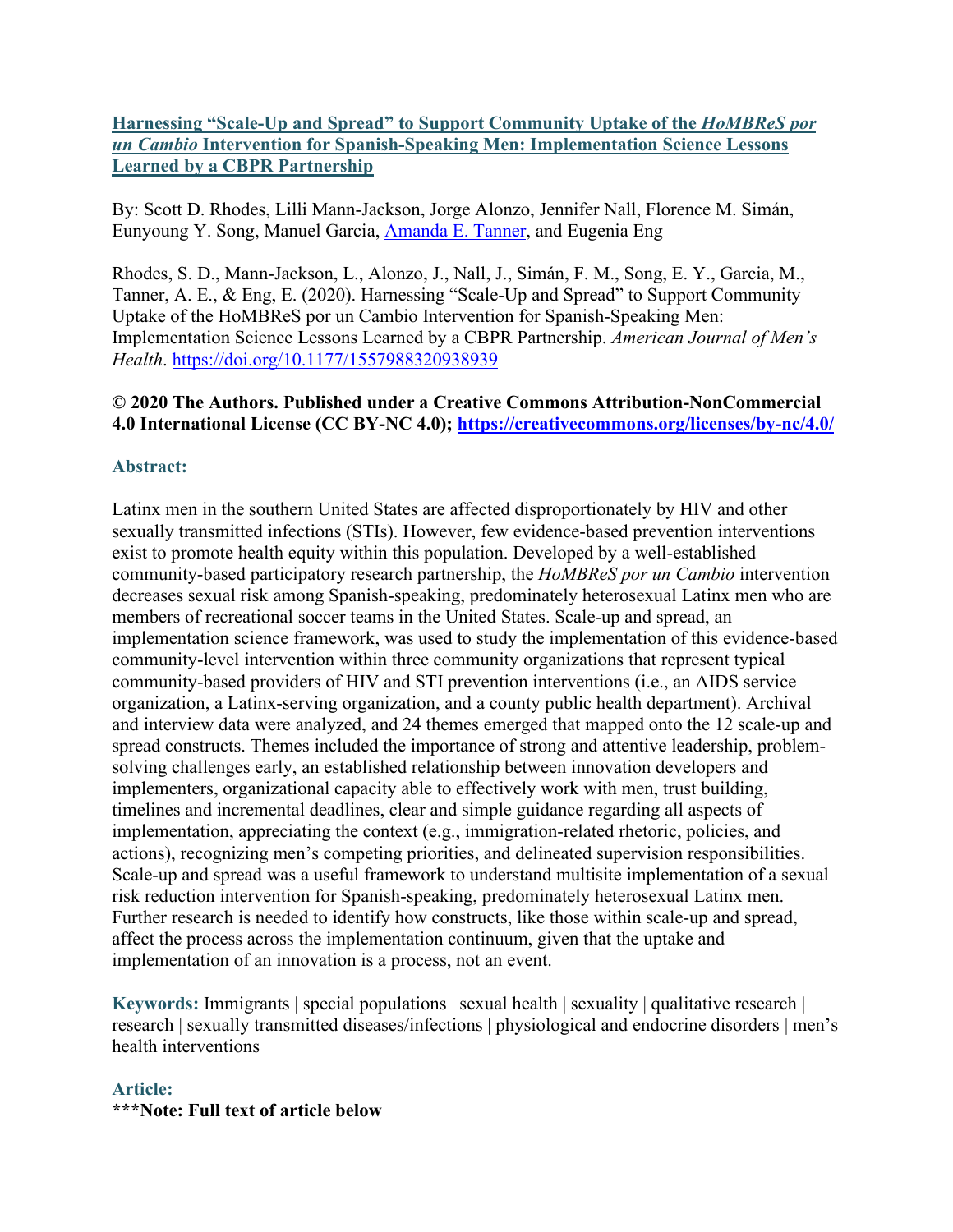# **Harnessing "Scale-Up and Spread" to Support Community Uptake of the**  *HoMBReS por un Cambio* **Intervention for Spanish-Speaking Men: Implementation Science Lessons Learned by a CBPR Partnership**

DOI: 10.1177/1557988320938939 American Journal of Men's Health July-August 1–13 © The Author(s) 2020 Article reuse guidelines: [sagepub.com/journals-permissions](https://us.sagepub.com/en-us/journals-permissions) [journals.sagepub.com/home/jmh](http://journals.sagepub.com/home/jmh)



Scott D. Rhodes, PhD, MPH<sup>1,2</sup> , Lilli Mann-Jackson, MPH<sup>1,2</sup>, Jorge Alonzo, JD<sup>1,2</sup>, Jennifer Nall, MPH, MMS, PA-C<sup>3</sup>, Florence M. Simán, MPH<sup>4</sup>, Eunyoung Y. Song, PhD<sup>1</sup>, Manuel Garcia<sup>1,2</sup>, Amanda E. Tanner, PhD, MPH<sup>5</sup>, and Eugenia Eng, DrPH<sup>6</sup>

#### **Abstract**

Latinx men in the southern United States are affected disproportionately by HIV and other sexually transmitted infections (STIs). However, few evidence-based prevention interventions exist to promote health equity within this population. Developed by a well-established community-based participatory research partnership, the *HoMBReS por un Cambio* intervention decreases sexual risk among Spanish-speaking, predominately heterosexual Latinx men who are members of recreational soccer teams in the United States. Scale-up and spread, an implementation science framework, was used to study the implementation of this evidence-based community-level intervention within three community organizations that represent typical community-based providers of HIV and STI prevention interventions (i.e., an AIDS service organization, a Latinx-serving organization, and a county public health department). Archival and interview data were analyzed, and 24 themes emerged that mapped onto the 12 scale-up and spread constructs. Themes included the importance of strong and attentive leadership, problem-solving challenges early, an established relationship between innovation developers and implementers, organizational capacity able to effectively work with men, trust building, timelines and incremental deadlines, clear and simple guidance regarding all aspects of implementation, appreciating the context (e.g., immigration-related rhetoric, policies, and actions), recognizing men's competing priorities, and delineated supervision responsibilities. Scale-up and spread was a useful framework to understand multisite implementation of a sexual risk reduction intervention for Spanish-speaking, predominately heterosexual Latinx men. Further research is needed to identify how constructs, like those within scale-up and spread, affect the process across the implementation continuum, given that the uptake and implementation of an innovation is a process, not an event.

#### **Keywords**

Immigrants, special populations, sexual health, sexuality, qualitative research, research, sexually transmitted diseases/ infections, physiological and endocrine disorders, men's health interventions

Received February 27, 2020; revised April 15, 2020; accepted June 10, 2020

6 Department of Health Behavior, University of North Carolina, Chapel Hill, NC, USA

**Corresponding Author:**

Scott D. Rhodes, PhD, MPH, Department of Social Sciences and Health Policy, Wake Forest School of Medicine, Medical Center Boulevard, Winston-Salem NC 27157, USA. Email: [srhodes@wakehealth.edu](mailto:srhodes@wakehealth.edu)

Creative Commons Non Commercial CC BY-NC: This article is distributed under the terms of the Creative Commons<br>Artribution-NonCommercial 4.0 License (https://creativecommons.org/licenses/by-nc/4.0/) which permits non-commer Attribution-NonCommercial 4.0 License (https://creativecommons.org/licenses/by-nc/4.0/) which permits non-commercial use, reproduction and distribution of the work without further permission provided the original work is attributed as specified on the SAGE and Open Access pages (https://us.sagepub.com/en-us/nam/open-access-at-sage).

Department of Social Sciences and Health Policy, Wake Forest School of Medicine, Winston-Salem, NC, USA

<sup>&</sup>lt;sup>2</sup>Program in Community Engagement, Wake Forest Clinical and Translational Science Institute, Wake Forest School of Medicine, Winston-Salem, NC, USA

<sup>&</sup>lt;sup>3</sup>Carolina Family Health Centers, Inc, Wilson, NC, USA

<sup>4</sup> El Pueblo, Inc, Raleigh, NC, USA

<sup>&</sup>lt;sup>5</sup>Department of Public Health Education, University of North Carolina Greensboro, Greensboro, NC, USA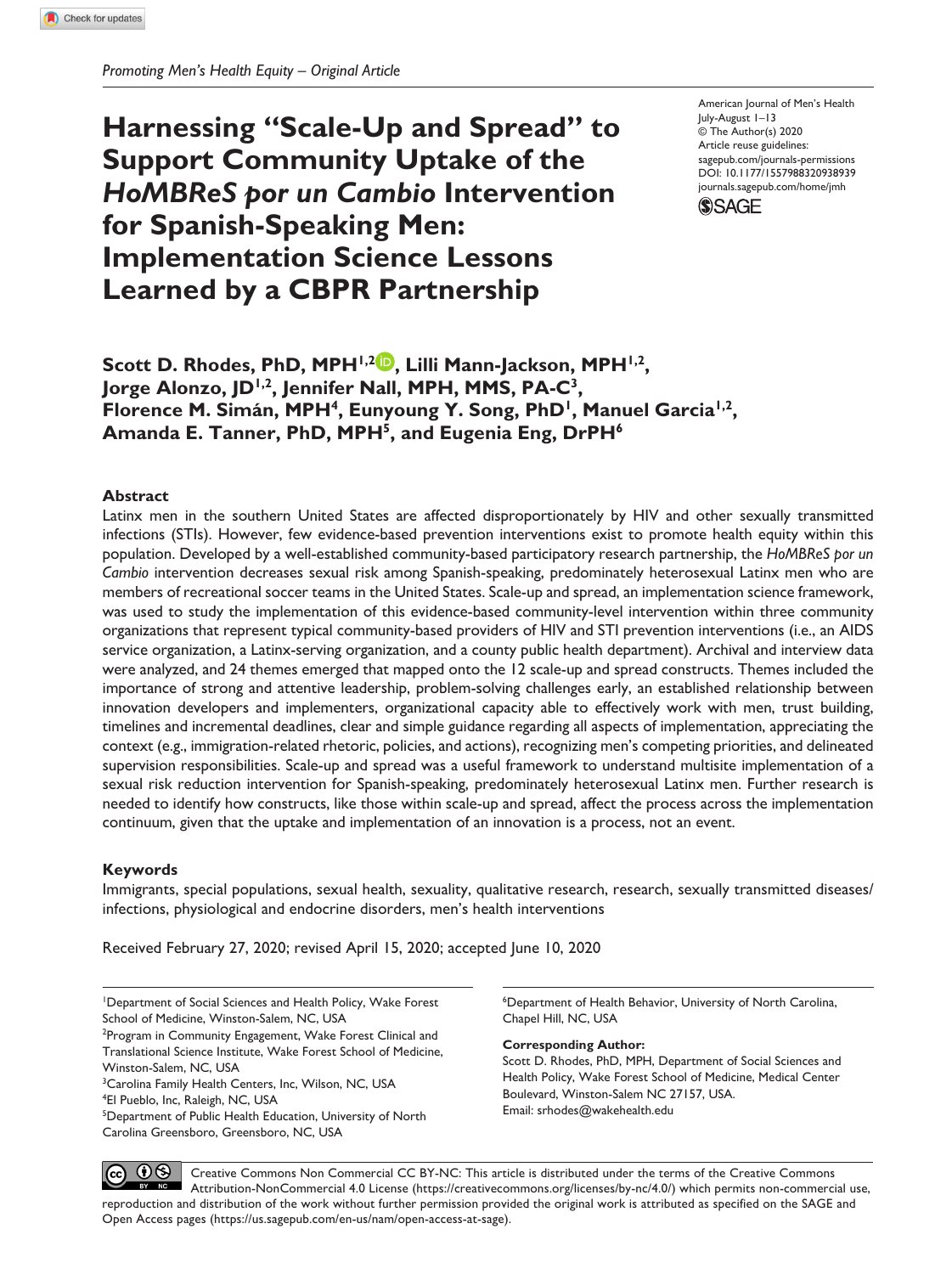The burden of HIV is particularly heavy in the southern United States, which accounted for more than half of new HIV diagnoses in the United States during 2018. That same year, HIV diagnosis rates per 100,000 population were 15.7 in the South, compared to 10.0 in the Northeast, 9.3 in the West, and 7.2 in the Midwest (Centers for Disease Control and Prevention [CDC], 2019a). Latinx<sup>1</sup> populations in the United States continue to carry a disproportionate burden of the HIV epidemic. While progress has been made in HIV prevention in the United States, HIV diagnoses increased about 6% among Latinx persons from 2010 to 2017. In 2018, adult and adolescent Latinx persons made up 27% of the 38,832 new HIV diagnoses in the United States and dependent areas.

Furthermore, gonorrhea, chlamydia, and syphilis rates are two to four times higher among Latinx persons than among non-Latinx Whites (Centers for Disease Control and Prevention, 2019b). All southeastern states, including Alabama, Arkansas, Georgia, Florida, Kentucky, Louisiana, Mississippi, North Carolina, South Carolina, Tennessee, Virginia, and West Virginia, have higher than the national rates of HIV, gonorrhea, chlamydia, and/or syphilis (Centers for Disease Control and Prevention, 2019a, 2019b).

Southeastern states have experienced large increases in Latinx populations since the 1990s, increasing by nearly 700% between 1990 and 2015 (U.S. Census Bureau, 2015). These states have become recent Latinx settlement destinations, resulting from rapid growth of the Latinx population within the past three decades, while states such as California, Arizona, New Mexico, Florida, and Texas have had well-established Latinx populations for multiple generations (Gilbert et al., 2016; Gill, 2010; Kochar et al., 2005; Massey, 2008; Painter, 2008).

The CDC has identified and prioritized various prevention strategies as "high-impact HIV prevention." High-impact HIV prevention strategies are proven, costeffective, and scalable (Purcell et al., 2016). The primary goals of high-impact prevention are to prevent new infections, save life-years, and reduce disparities among populations disproportionately affected. High-impact prevention includes (a) HIV testing, which provides a potential entryway to other prevention options that include linkage to or reengagement and retention in care for those living with HIV, (b) prevention for persons with  $HIV$  through treatment as prevention and undetectable  $=$ untransmittable  $[U = U]$ , (c) condom distribution, (d) policy and other structural initiatives, and more recently (e) preexposure prophylaxis (PrEP) and postexposure prophylaxis (PEP) for those who are not living with HIV but who are at behavioral risk for contracting the disease (McCree et al., 2018; Purcell et al., 2016). Uptake by many populations, including Latinx populations, of these prevention strategies is suboptimal, and community

organization staff have continually requested increased access to and support for implementing evidence-based interventions to reduce HIV and STI inequities among Latinx populations in the United States (Alvarez et al., 2009; Frasca, 2008). Thus, there is a need to increase the implementation of high-impact prevention strategies across the HIV prevention and care continua.

*HoMBReS por un Cambio* is an evidence-based community-level intervention designed to increase HIV and STI prevention behaviors among Spanish-speaking, predominately heterosexual Latinx men who are members of recreational soccer teams in the United States. This study aimed to examine the implementation process of the evidence-based *HoMBReS por un Cambio* intervention within three geographically distinct community organizations that represent typical community-based providers of HIV and STI prevention interventions (i.e., an AIDS service organization, a Latinx-serving organization, and a county public health department). Scale-up and spread (Goga & Muhe, 2011; Rubenstein et al., 2010; Yano, 2011; Yano et al., 2012) was used as the conceptual framework to understand intervention implementation.

#### **Methods**

#### *Community-Based Participatory Research*

Community-based participatory research (CBPR) was applied throughout all phases of this study by a longstanding and well-established partnership in North Carolina. CBPR is a collaborative approach that blends the experience of community members who are experts in their own real-world, lived experiences and their community's needs, priorities, and assets and that of representatives from community organizations who have broad experience based in service delivery, with sound science to promote health equity through deeper and more informed understanding of health-related phenomena and the identification of actions (e.g., interventions, programs, policies, institution, and system changes) that are more relevant, culturally congruent, and likely to be effective, sustained, and scalable, if warranted. Study designs, including those used to evaluate these actions that are informed by multiple perspectives may be more authentic to the community and to the ways that community members naturally convene, interact, and take action. Interventions, for example, may be more innovative and recruitment benchmarks, including enrollment and retention rates, may be higher. Measurement may be more precise and data collection may be more acceptable, complete, and meaningful. Analysis and interpretation of findings may be more accurate. Sustainability and meaningful dissemination of findings may be more likely. Moreover, working *with* rather than merely *in* communities, partners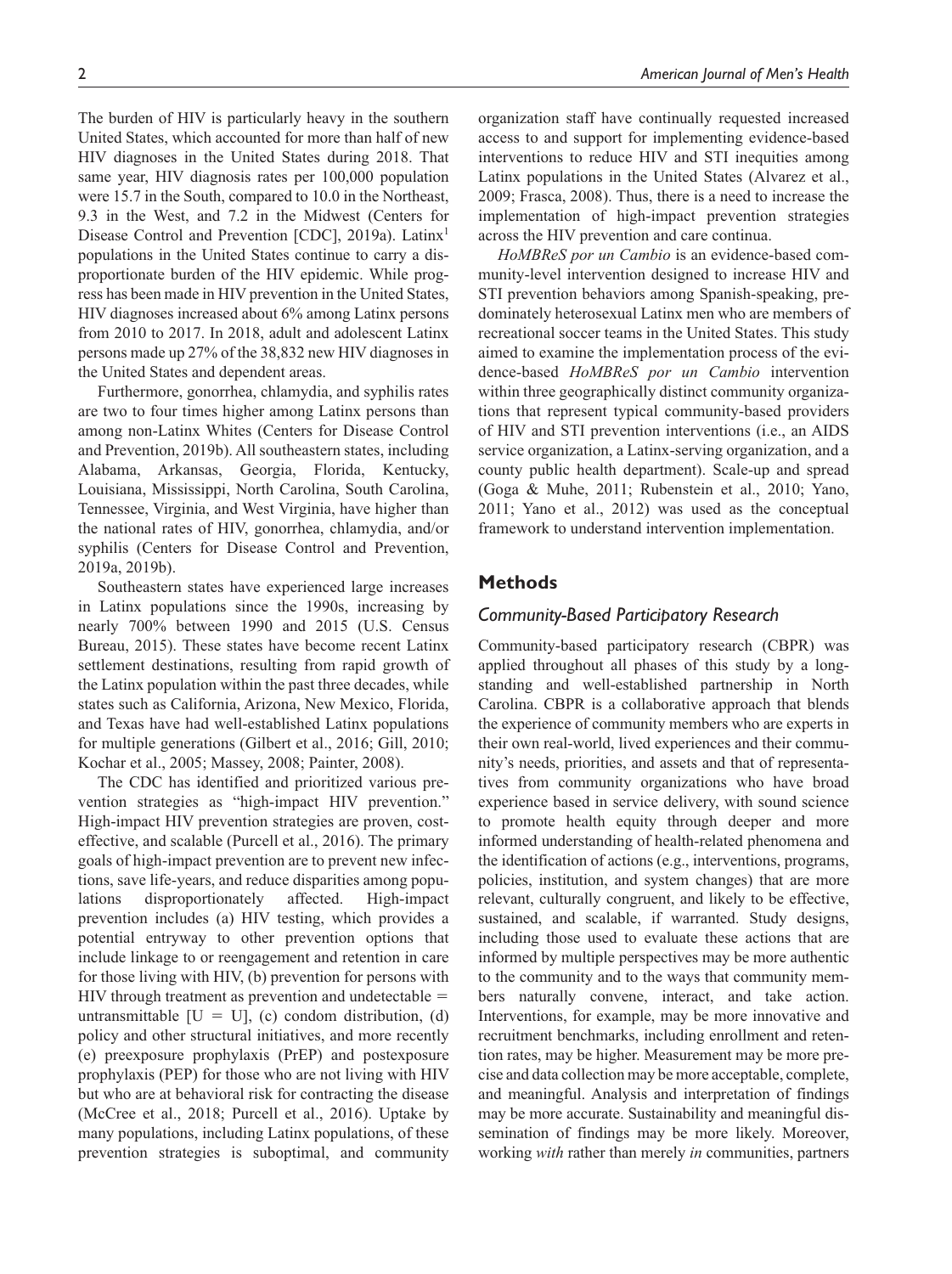may strengthen a community's overall capacity to problem-solve through participation in the research process (Clinical and Translational Science Awards Consortium Community Engagement Key Function Committee Task Force on the Principles of Community Engagement, 2011; Committee to Review the Clinical and Translational Science Awards Program at the National Center for Advancing Translational Sciences, & Institute of Medicine, 2013; Kost et al., 2017; Rhodes, 2014).

Members of the CBPR partnership involved in this study included community members from Latinx and non-Latinx communities; representatives from local service and health-focused organizations, for example, public health departments (local and state levels); other community organizations (including Latinx soccer leagues and teams, Latinx-serving organizations, and HIV-serving organizations, and local foundations); staff at local businesses, including a video production company and *tiendas* (Latinx grocers); clinic providers and staff; scientists from CDC; and researchers from universities.

#### *The* HoMBReS por un Cambio *Intervention*

*HoMBReS por un Cambio* is an intervention designed by a CBPR partnership to increase HIV and STI prevention behaviors among Spanish-speaking Latinx men. Based on the original *HoMBReS* intervention, which is included in the CDC *Compendium of Evidence-Based Interventions and Best Practices for HIV Prevention* [\(https://www.cdc.](https://www.cdc.gov/hiv/research/interventionresearch/compendium/index.html) [gov/hiv/research/interventionresearch/compendium/](https://www.cdc.gov/hiv/research/interventionresearch/compendium/index.html) [index.html](https://www.cdc.gov/hiv/research/interventionresearch/compendium/index.html)) as a best-evidence community-level intervention, it harnesses the existing social networks of recreational soccer teams and incorporates community health workers, known as *Navegantes*. *Navegantes* are chosen because they are lay, natural helpers to whom other community members turn for advice, emotional support, and tangible aid. With special training in peer navigation and ongoing support, they become sources of reliable HIV and STI information and resources within their existing social networks. The training curriculum is divided into four modules. The first module provides general information about the intervention and the magnitude of HIV and STIs in the Latinx community, "breaks the ice" to help men feel comfortable talking about sex and sexuality, and explores the roles of *Navegantes*. The second module focuses on learning how to protect oneself and one's partner. Module 3 focuses on men's sociocultural experience as men, and how values, norms, attitudes, and expectancies around gender, masculinity, and being a man influence risk and protective behaviors. Module 4 focuses on reviewing information learned, practicing helping relationships among men, and distributing materials used throughout intervention implementation. Each site was to recruit, train, and support eight

*Navegantes* from eight different soccer teams. These eight *Navegantes* in turn were to work with eight local recreational soccer teams (18–22 teammates each).

While the original *HoMBReS* intervention was developed, tested, and shown to be effective, using a CBPR approach (Rhodes et al., 2009, 2006), the partnership revised it in five key ways. First, HIV and STI epidemiologic data were updated throughout the curriculum and video vignettes (components of the intervention used to trigger discussions). Second, because members of the partnership concluded that the intervention did not sufficiently address HIV and STI through a social justice lens, content and activities were added that linked HIV and STI disparities among Latinx populations with upstream health inequities. Third, during previous *HoMBReS* implementation, *Navegantes* reported that they wanted to use video vignettes, which had been used in their own training, in their work with members of their social networks (Vissman et al., 2009). Three video vignettes were rewritten and produced for broad use within the community. These vignettes included *Negociando el Uso del Condón* (Negotiating Condom Use); *Haciéndose Las Pruebas* (Getting Tested); and *Viviendo con el VIH* (Living With HIV). The vignettes were developed by the CBPR partnership and focused on men's lived experiences. For example, the Negotiating Condom Use vignette included a man negotiating condom use with a woman who thinks that either he is being unfaithful or he assumes she has HIV or an STI herself. All actors were local Latinx men. The Getting Tested vignette followed the experience of a Latinx man accessing and obtaining screening for HIV and STIs at a public health department. The Living With HIV vignette highlighted the experiences of a local Latinx heterosexual man living with HIV.

Fourth, despite the successes of the *HoMBReS* intervention, qualitative data collected previously suggested that *Navegantes* needed more training in having discussions around sex and sexual health (Vissman et al., 2009). Activities were augmented across the *Navegante* training modules that allowed *Navegantes* to incrementally practice (as homework) introducing the themes of HIV and STIs in natural settings (e.g., conversations with friends), helping friends (e.g., peer navigation), and addressing common attitudes and beliefs that compromise Latinx men's health. A *temas del mes* (theme of the month) component was added. This component was designed to help guide *Navegante*-led topics and activities each month throughout the 12-month intervention implementation period. For example, in the first month, an inauguration ceremony is held for each *Navegante* with his team to celebrate his training and affirm his availability to assist his teammates. In subsequent months, *Navegantes* focused on various topics with their teammates including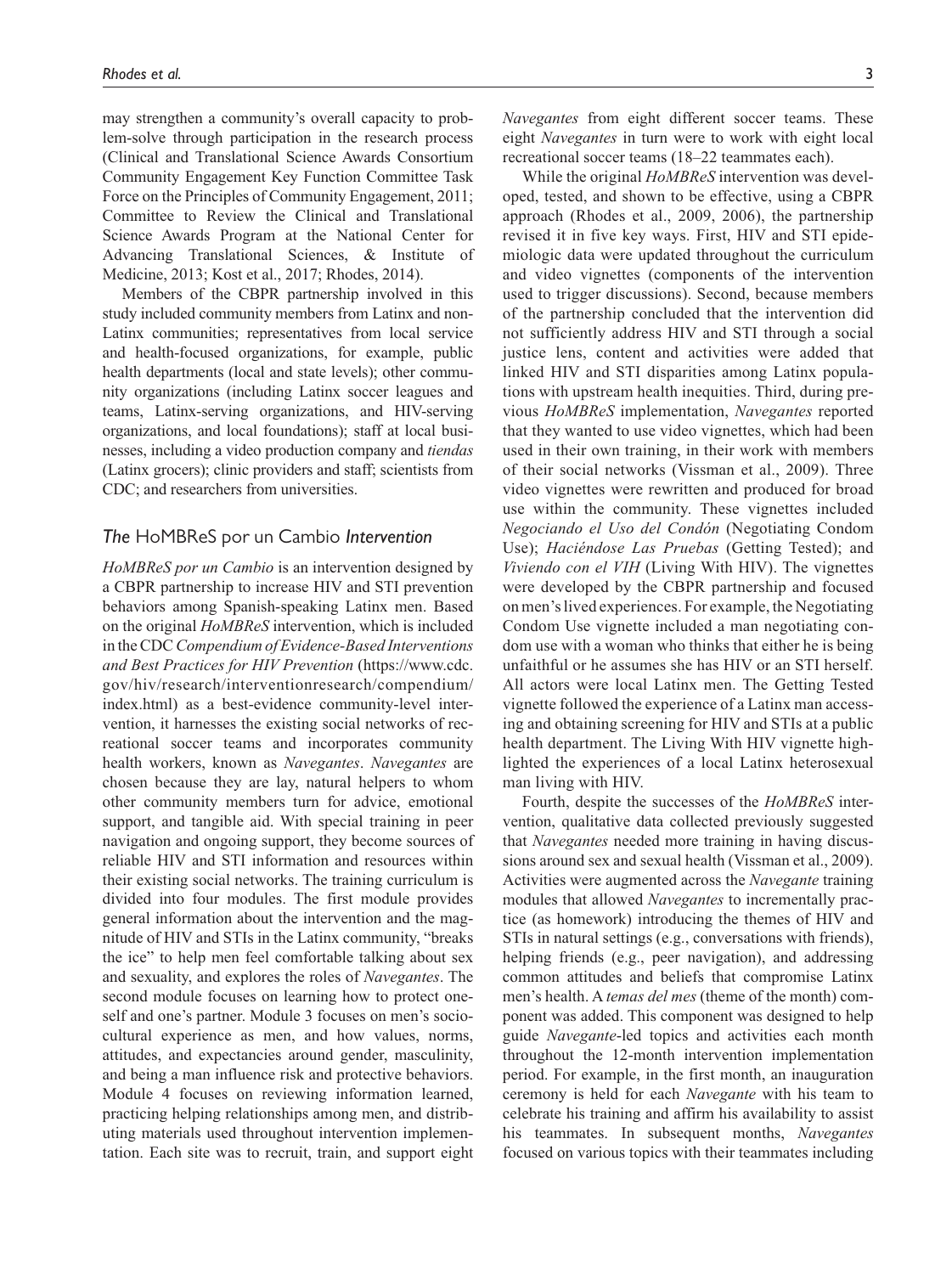| Module                                                                                                     | <b>Activities</b>                                                                                                                                                                                                                                                                                                                                                                                                                                                                                                                                                                                                                                                                                                                                              |
|------------------------------------------------------------------------------------------------------------|----------------------------------------------------------------------------------------------------------------------------------------------------------------------------------------------------------------------------------------------------------------------------------------------------------------------------------------------------------------------------------------------------------------------------------------------------------------------------------------------------------------------------------------------------------------------------------------------------------------------------------------------------------------------------------------------------------------------------------------------------------------|
| <b>I.</b> General information<br>about HoMBReS por<br>un Cambio and an<br>introduction to sexual<br>health | I. Introduction to the program; ice breaker; and the purpose of HoMBReS por un Cambio<br>2. Establishing ground rules for working together<br>3. Information about and the magnitude of HIV and STIs within the Latinx community<br>4. Find someone who activity<br>5. HIV and STIs<br>6. Sexual health vocabulary<br>7. Practicing your roles as Navegantes                                                                                                                                                                                                                                                                                                                                                                                                   |
| 2. Protecting oneself and<br>one's partners                                                                | I. Review of Module I<br>2. Learning and practicing the correct use of a condom with condom use simulator<br>3. Practical advice: What one should and should not do when using a condom<br>4. Condom use steps<br>5. Negotiating condom use (DVD)<br>6. Internal condom use<br>7. Other ways to prevent HIV and STIs<br>8. Why some people use condoms and others don't<br>9. Talking about condom use with other men<br>10. Homework (Examples of different types of condoms)                                                                                                                                                                                                                                                                                 |
| 3. Cultural values and<br>health                                                                           | I. Review of Module 2<br>2. What does it mean to be a man?<br>3. How do cultural values affect men's behavior?<br>4. Confronting attitudes and beliefs that affect our health<br>5. Overcoming obstacles to accessing health services (DVD)<br>6. Learning how to help our friends and team mates effectively: Using the APOYO card<br>(Rhodes, Daniel, et al., 2013)                                                                                                                                                                                                                                                                                                                                                                                          |
| 4. Overall review                                                                                          | 1. Review of Module 3<br>2. Navegante role playing<br>3. Navegante roles<br>4. Review of the modes of transmission and prevention of HIV and STIs<br>5. Distinguishing the myths and realities about HIV and STIs<br>6. Living with HIV (DVD)<br>7. Evaluation of the HoMBReS por un Cambio program<br>8. Document your work using the Activity Log<br>9. How to use the theme of the month<br>10. Other ways this program will be evaluated<br>11. Final conclusions and materials distribution, including identification badges, DVDs, DVD<br>players, Navegante bags with logos of all organizations, t-shirts, hats, STI prevention<br>brochures, locally developed condom use brochures, condoms, and lube<br>12. Graduation and certificate distribution |

**Table 1.** Outline of the *HoMBReS por un Cambio* Intervention Curriculum for *Navegantes*.

*Note*. STI = sexually transmitted infection.

HIV, chlamydia, gonorrhea, syphilis, and herpes. The final *HoMBReS por un Cambio Navegante* training curriculum is outlined in Table 1.

#### *Implementation Toolkit*

Although the training guide and curriculum were well developed and included detailed checklists to ensure every detail associated with implementation was addressed, an Implementation Toolkit was developed to facilitate intervention uptake and implementation within the real world of practice, outside a research study, and within organizations with different strengths and experiences in terms of men's sexual health and Latinx populations. It included (a) an introduction to using the Toolkit, (b) a summary of the intervention and the evidence underlying it, (c) an outline of staffing, budget, and facilities needed to implement the intervention, (d) an explanation of the role of the *Navegante* in risk reduction, (e) HIV and STI information, including prevalence and incidence, transmission, prevention, testing, treatment, and care, (f) information on the immigration context and its impact on Latinx persons, (g) hints to maximizing cross-cultural collaborations, (h) tips to building trust and successfully working with Latinx recreational soccer leagues, (i) instructions for using the training curriculum, (j) guidelines on how to identify and access local resources for screening and treatment, (k) protocols to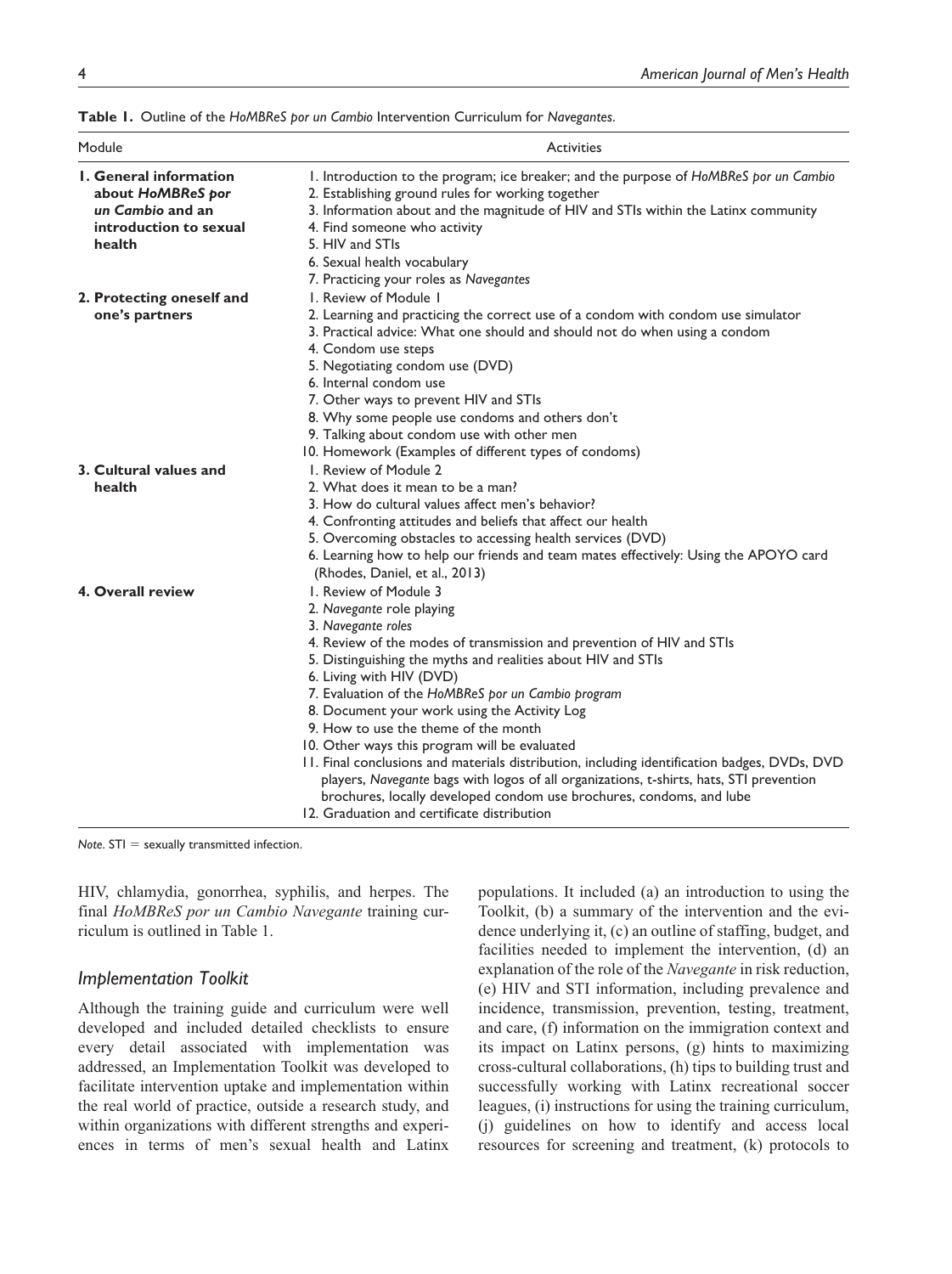maintain participant safety and confidentiality, (l) directions and materials for fidelity and impact measurement, and (m) ideas to prepare for sustainability.

The Toolkit included appendices to support implementation including a sample project coordinator job description; a sample *Navegante* recruitment flyer in both Spanish and English; talking points to "sell" the project during *Navegante* recruitment; templates for materials for *Navegante* training sessions, such as an appointment card reminder for the next session, certificate of *Navegante* training completion, and *Navegante* identification badge; sample confidentiality agreements; and guidance on using Excel to make lists, tables, and charts to track participants and enter and analyze simple evaluation data.

#### *Scale-Up and Spread*

After the enhancement of the intervention and development of the Toolkit, the partnership used scale-up and spread (Goga & Muhe, 2011; Rubenstein et al., 2010; Yano, 2011; Yano et al., 2012), a conceptual framework informed by diffusion and social normative theories (McQuail, 1987; Rogers, 2003; Tabak et al., 2012), to systematically uncover the supports needed to promote and improve implementation of *HoMBReS por un Cambio* within the three distinct organizations. Scale-up and spread provides a framework for implementing the implementation processes of an innovation. Constructs of scale-up and spread are (a) strong organizational leadership and commitment to the innovation, (b) believability of evidence supporting the innovation, (c) existence of a champion, (d) organizational capacity, (e) well-trained workforce (e.g., project coordinators), (f) engagement and commitment of stakeholders, (g) detailed and staged guidance, (h) role modeling, (i) thorough planning, (j) easy and timely access to resources, (k) understanding of and planning for different contexts, and (l) ongoing evaluation and quality improvement (Goga & Muhe, 2011; Rubenstein et al., 2010; Yano, 2011; Yano et al., 2012).

#### *Data Collection and Analysis*

Two sources of data were used to explore implementation across the three organizations: (a) archival data and (b) individual and small-group in-depth interviews. Archival data included partnership meeting notes, progress reports, conference presentations, and notes from biweekly meetings between the Wake Forest School of Medicine (WFSM) partners and each organization. Interviews were conducted with a sample of project staff and leadership at each organization, including project coordinators (*n* = 3), project coordinator supervisors  $(n = 3)$ , executive directors/county public health department directors  $(n = 3)$ , financial managers  $(n = 3)$ , development directors  $(n = 3)$ , and board members  $(n = 4)$  at each organization at two time points, between 2016and 2018, during project implementation and after implementation had ceased. Intervention implementation lasted 12 months. Interview data were collected by trained interviewers who were recognized experts in and published broadly on innovative approaches to both qualitative research and CBPR. See Table 2 for a list of sample abbreviated items from the interview guide that was used for both individual and small-group interviews.

After each interview, the interviewers read through their notes and formulated initial impressions. Archival and indepth interview data were triangulated iteratively. Archival materials for the same organization were reviewed simultaneously to ensure a thorough contextual understanding of each interview conducted at the same organization. Constant comparison (Miles & Huberman, 1994) was used to analyze data. Constant comparison combines qualitative coding with simultaneous comparison; initial observations are continually refined throughout data collection and analysis. The aim was to identify themes and subsequently map them onto scale-up and spread constructs, as appropriate, not to quantify participant or site experiences. Each analyst developed a matrix to identify similarities and differences within and across data collection time points (during and after intervention implementation), site, and participant categories (project coordinator, project coordinator supervisor, executive director/county public health department director, financial manager, development director, and board member) (Miles & Huberman, 1994). Although data were collected at two time points, the aim was not to identify change over time. Rather, the aim was to gain an understanding of the implementation process of an evidence-based community-level intervention by uncovering themes that provide insight into the implementation of the intervention, using a novel implementation science framework. Based on these matrices, each analyst developed preliminary themes. After preliminary themes were developed, the analysts came together, discussed, and reconciled final themes. These themes were subsequently mapped onto the constructs of scale-up and spread. The CBPR partnership refined and validated findings using an approach that included three empowermentbased meetings (Rhodes et al., 2011) to review themes and their placement within scale-up and spread constructs, discussion, refinement, and interpretation.

Human subject approval and oversight was provided by the Wake Forest School of Medicine Institutional Review Board (IRB), approval #00022676. Signed informed consent from each participant was obtained.

#### **Results**

We identified 24 themes that are organized and presented by scale-up and spread constructs. Illustrative quotations are provided (Table 3).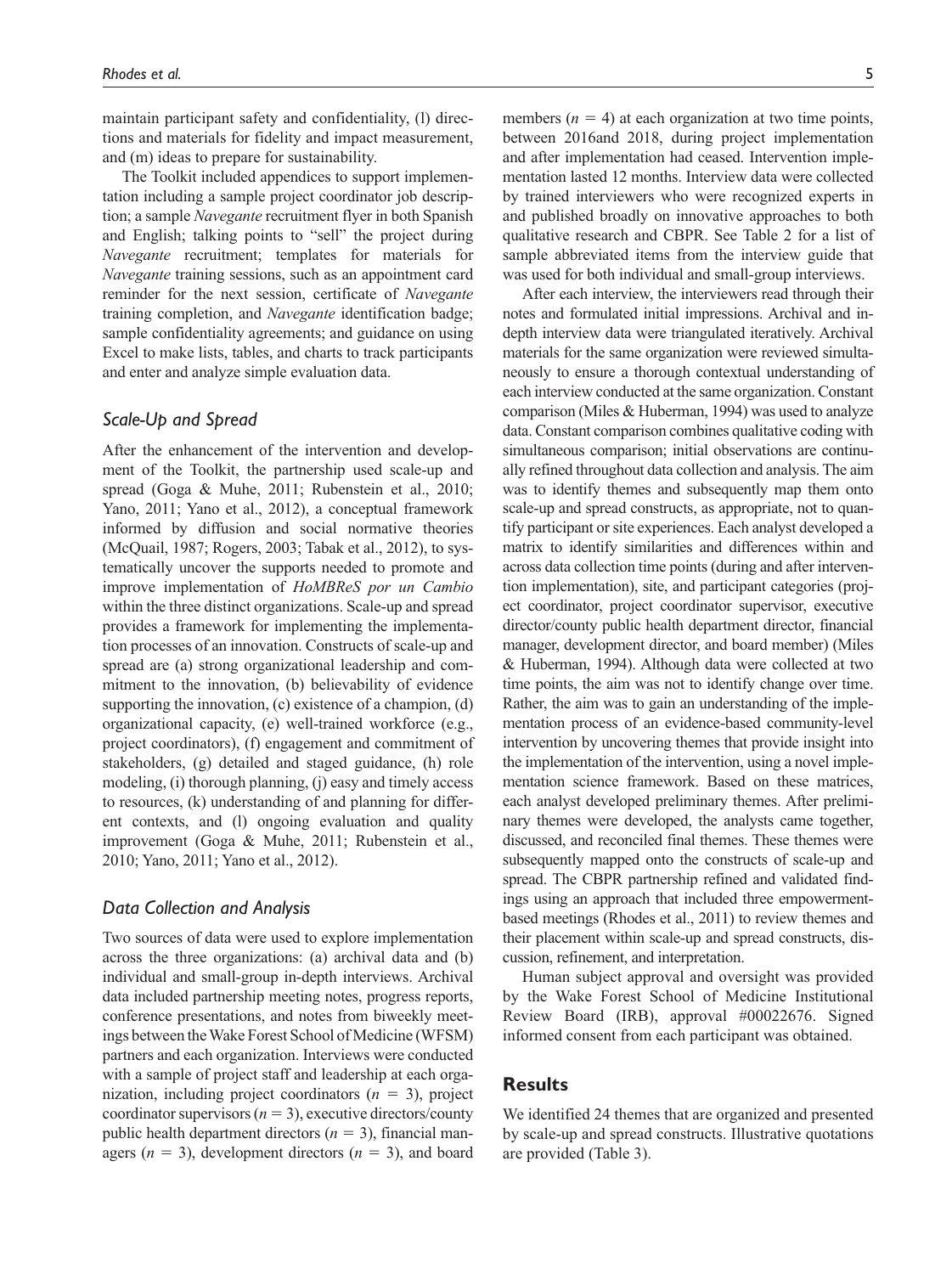**Table 2.** Abbreviated Sample Items From the In-Depth Interview Guide.

#### **Background**

What your role in this organization?

 What was the impetus for being involved with this intervention/project? **Organizational Fit**

 What would you say are the top 3-5 priorities of the organization? Compared to other priorities, how high a priority is HIV prevention? Compared to other priorities, how high a priority is Latinx health? Compared to other priorities, how high a priority is Latinx sexual health? What are the programs and services currently offered by the organization? Tell me about your organization's experience working with men. Tell me about programs specifically offered for Latinx men.

What initiatives does your organization have to improve Latinx men's health?

What initiatives does your organization have to improve Latinx men's sexual health?

#### **Leadership and Commitment**

How was the decision made to implement *HoMBReS por un Cambio*?

Whose decision was it?

How was support within your organization garnered for implementation?

How was support outside of your organization garnered for implementation?

#### **Believability of the Evidence**

What are your thoughts about the underlying evidence around *HoMBReS por un Cambio*?

How confident were you in obtaining risk reduction outcomes?

#### **Organizational Capacity**

What resources/supports/capacities did your organization have to support work on Latinx men's sexual health?

What did your organization do to prepare to work with Latinx men's sexual health?

#### **Through Planning**

What supports were needed to implement *HoMBReS por un Cambio*?

What supports were needed?

What challenges to implementation did you experience?

How were they migrated?

What concerns do you have about *HoMBReS por un Cambio* as an intervention?

What strengths do you see?

How were decisions made?

#### **Well-Trained Workforce**

 What drew you to your role? What additional support or training might you have needed?

How sustainable is this intervention/project?

How do you think this intervention/project or its activities will be funded down the road?

#### **Evaluation**

 How would you define success for this intervention/project? How could these successes be best measured or documented? How would you know whether your goals and objectives were met, how would you suggest it be evaluated? What mechanisms currently exist for evaluation?

# *Strong Organizational Leadership and Commitment to Innovation*

Across organizational types, strong and attentive leadership and commitment to implementing the *HoMBReS por un Cambio* intervention were identified as critical to identifying challenges and problem-solving solutions in a timely manner. Stakeholders, including staff and participants, became discouraged when challenges were not addressed immediately. For example, in one organization, the project coordinator had difficulty engaging the soccer league. He reported that he did not feel that he had the support and resources of his organization, and thus he

became discouraged and the project was increasingly delayed and less successful. Thus, although organization staff were interested in implementing the intervention (e.g., the innovation), the organization lacked leadership and commitment.

# *Believability of the Evidence Supporting the Innovation*

Second, staff at all organizations reported having great confidence in the intervention and its underlying evidence base. Staff also viewed the intervention curriculum as meaningful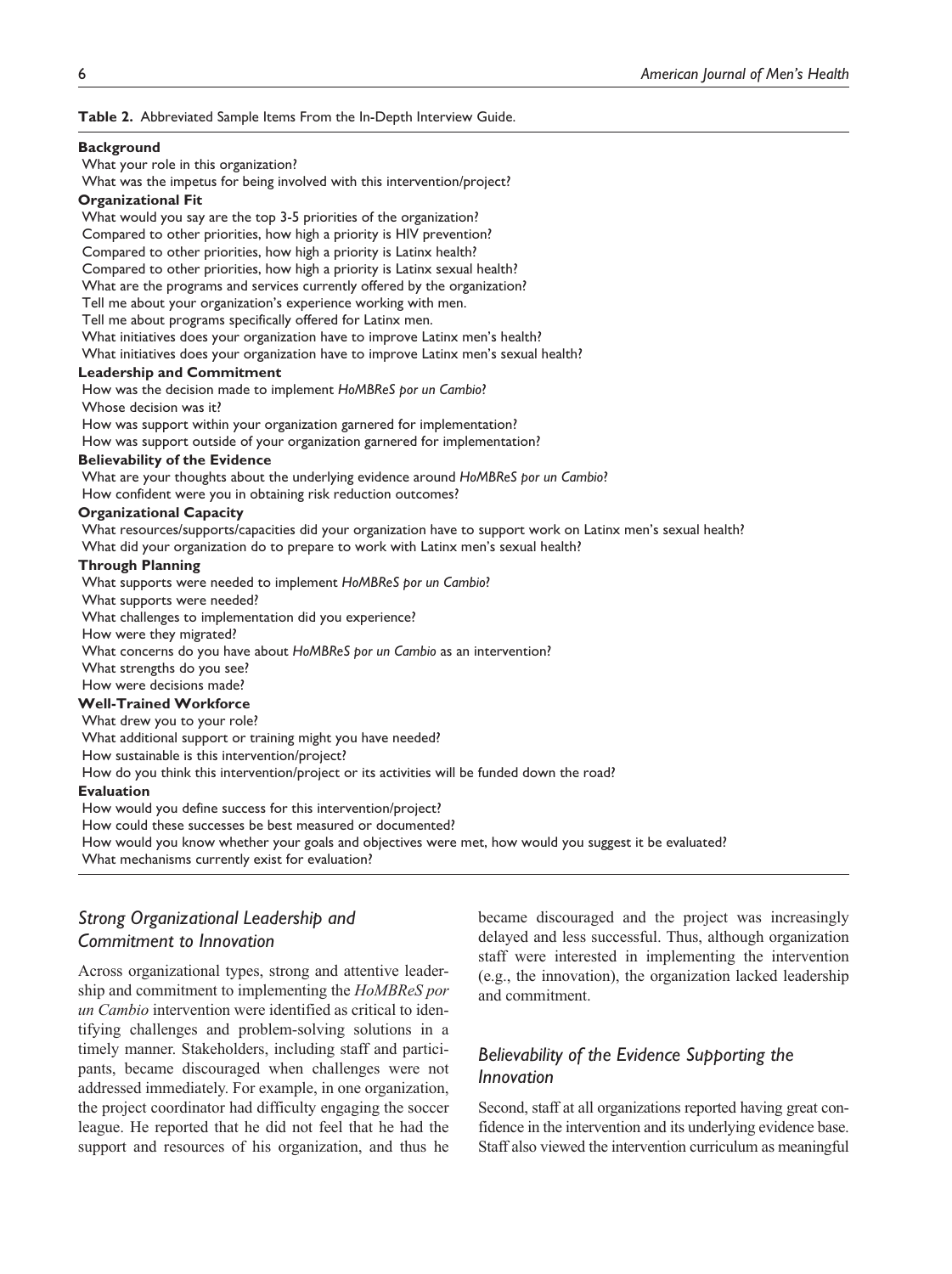**Table 3.** Scale-Up and Spread Constructs, Themes, and Illustrative Quotations.

#### **Strong organizational leadership and commitment to innovation**

1) Need for strong and attentive supervision to problem solve before challenges grow and/or discourage staff, stakeholders, and participants

"We were slow; our organization was challenged early on, and it brought down the motivation of everyone involved like the coordinator and the soccer league."\*

#### **Believability of evidence supporting the innovation**

2) Intervention was viewed as strong, evidence based, and meaningful

3) History built with the WFSM partners supported confidence in the intervention

"[Our site] has been working with [the WFSM team] for over a decade on different interventions. We have seen our work together be successful and grow. We have wanted to implement *HoMBReS* for many years so this was a special opportunity for us."\*

#### **Existence of a champion**

4) A champion existed at each organization, but the project coordinator must also be a champion

"What do I think was key? My own enthusiasm [as the project coordinator]. I had to work with everyone to move this intervention forward. I had to do a lot of convincing and a lot of cheerleading."\*

5) Commitment of a soccer league champion was critical

"It goes without saying that the soccer teams have to be onboard."\*

#### **Organizational capacity**

6) All organizations had limited experience and capacity working closely with heterosexual men

"I really hate to say this, but this project has taught our organization that we need to increase our capacity to work with men. We work with them, but we really work with families, and that is different. We didn't know this about ourselves when we started this work together."\*

- 7) Security guard and sign-in requirements at the entrances of the buildings that housed some organizations were barriers to men's participation
- 8) Flexibility at organizations was important
- "We changed a number of policies at [our organization] to facilitate this work."\*

#### **Well-trained workforce (e.g., project coordinators)**

- 9) Difficult to find qualified men who can work with other men; project coordinator must have documentation that allows him to work in the US, meet education requirements, have reliable transportation/valid driver's license, and be bilingual (in most cases)
- 10) Competing with higher paying jobs

"There are so many challenges to finding the right coordinator to do this work. I'd say it is particularly difficult given that some ideal coordinators can't legally work in the US. The other issue we faced is that men can find another higher paying job, and most have already."\*

#### **Engagement and commitment of stakeholders**

11) Building relationships with soccer leagues took time

12) Many Latinx men are not accustomed to participating in health-related programming

"Getting men to think about their health was really a battle that our team had to overcome. They didn't want to participate in something health related; maybe they would have if we had included their families."\*

13) Many Latinx men, particularly heterosexual men, held stigmatized attitudes about HIV and STIs

"I know [the Wake Forest team] has had lots of success working with Latino men around issues of sex and HIV. But this seemed hard, in our case, in our community. HIV is still viewed as a gay disease, and that's unfortunate, I hate to say it, but it is true."\*

14) Discussions of sexual health were seen as taboo among some Latinx men

#### **Detailed and staged guidance**

15) Timelines with short-term objectives and incremental deadlines are necessary for implementation success

"I appreciated the freedom we have been given, but trust me, as an organization, we need to hear about expectations,

benchmarks, deadlines, and deliverables, often."\*

16) Difficult to teach and to learn how to build trust

"Sometimes we take trust for granted, but building rapport with groups, like the local soccer teams, that we haven't previously [built rapport with], is really much harder than presumed."\*

#### **Role modeling**

17) Onsite role modeling is critical

"We sometimes needed more onsite support. We needed someone from the team [at WFSM or from other sites] who knows how to do the work, like recruitment, who has done it before."\*

#### **Thorough planning**

18) Clear and useful materials including the Implementation Toolkit are critical to successful implementation "The materials for implementation were useful and comprehensive."\*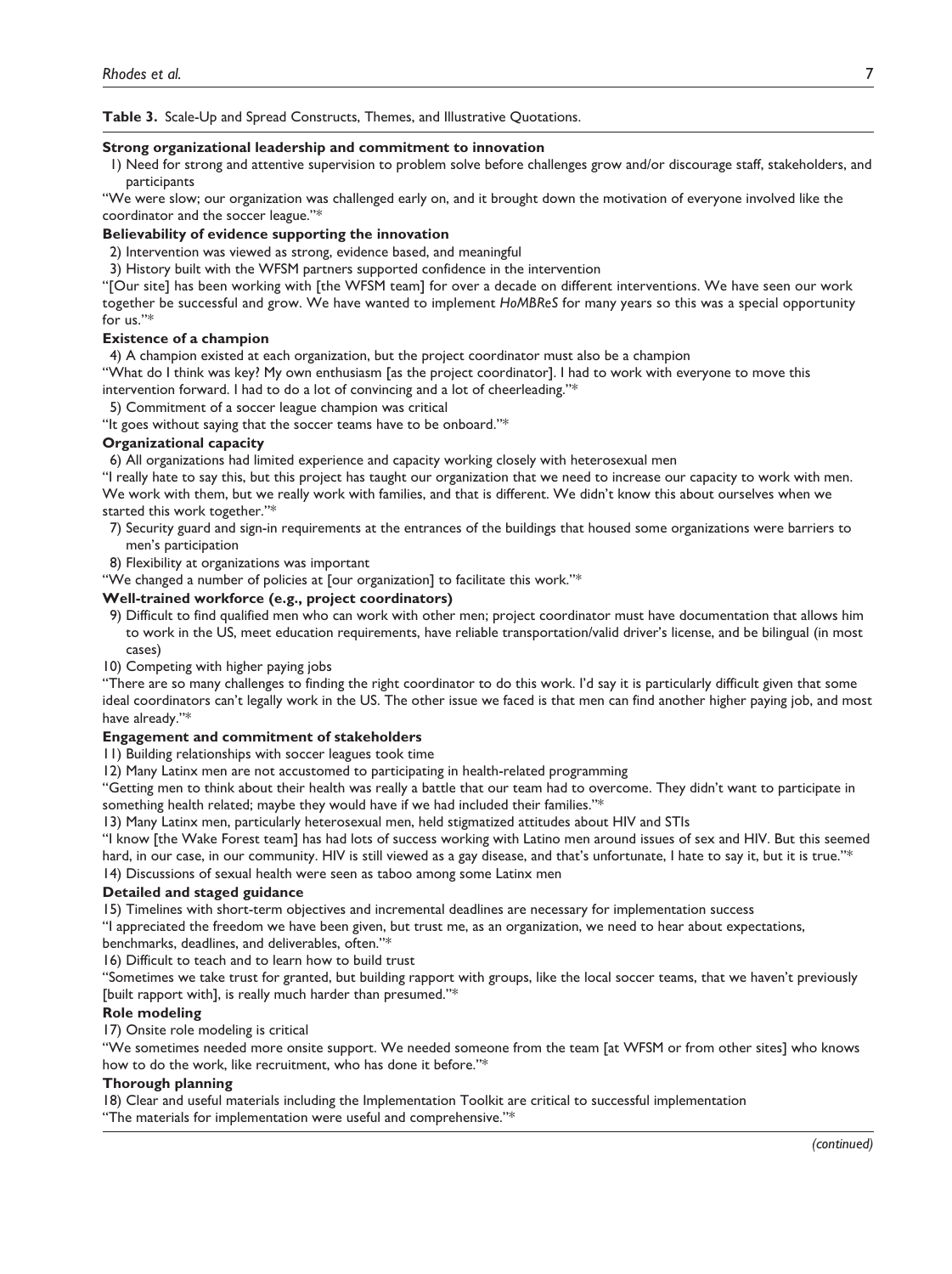#### **Table 3. (continued)**

#### **Easy and timely access to resources**

19) Implementation Toolkit was identified as useful

20) Organization-specific approval processes created obstacles to beginning implementation

"We have many layers for approvals to work in partnership, well, not really in partnership. Partnership is fine, but if there is any exchange of money or materials or resources, things get dicey."\*

#### **Understanding of and planning for different contexts**

21) Urgency of concrete office activities and responsibilities for project coordinator can take precedence over long-term and more abstract field work in the community

"I know it was tough for the coordinator to leave the office and face the community sometimes. This is hard work. It can be easier to get involved with what is going on in the office. There's always something to do, some type of drama here."\*

22) Anti-immigration rhetoric dramatically reduced community trust, buy-in, enrollment, participation, and retention

"This country has become so anti-Latino. It makes everything we do in the community not just a little bit but a lot harder."\*

23) Latinx men have competing priorities, that include affordable housing, food security, and immigration

#### **Ongoing evaluation and quality improvement**

24) Organizations did not provide consistent guidance and supervision for project implementation locally; they assumed that the WFSM partners were providing supervision

"We are all busy, but you know the saying, trust then verify. I think a bit more supervision from the Wake [Forest] team would have been useful so we didn't fall behind."

*Note*. \*Because of the sample size and to maintain participant privacy, attribution of quotations by organization or by role is not provided. WFSM = Wake Forest School of Medicine.

for their local population of Latinx men. At the same time, they reported that the history of working collaboratively with the WFSM partners over many years and over multiple studies related to HIV, STI, and immigration policy contributed heavily to their confidence in the intervention.

#### *Existence of a Champion*

While the importance of having an intraorganizational champion was highlighted, it was noted that the project coordinator, the staff member in the field ensuring intervention implementation, must also be a champion. It was the project coordinator who was responsible for moving intervention implementation forward, including *Navegante* recruitment, training, and support. Further, the soccer league had to have a champion, someone within the league who was committed to the intervention and would prioritize its implementation.

#### *Organizational Capacity*

Another theme that emerged was that staff at each organization had limited experience and capacity working closely with adult heterosexual men. While men are involved in some limited programming at each organization, programing that includes men is typically family based—men participate with their female partners and/or female partners and children. One organization had experience implementing programs for and conducting research with gay, bisexual, and other men who have sex with men (GBMSM) but did not have experience working with adult heterosexual men beyond simple and infrequent service delivery (e.g., walk-in HIV testing).

Two organizations had structural barriers that impeded their ability to work with Latinx men; they had security guards at their entrances. These security guards were identified as barriers because of the fear related to discrimination based on real or perceived race/ethnicity and/ or immigration status. Many Latinx persons, including Latinx men, are understandably fearful of engaging with systems and processes that may risk interactions with law enforcement and potential profiling. Furthermore, one organization was housed in a building that had a sign-in process for visitors entering the building; this sign-in process was identified as a barrier for men to engage with the organization.

Organization flexibility emerged as critical to intervention implementation. Because recreational soccer league and team meetings, practices, and games tend to occur in the evenings and on weekends, organizations had to develop policies and procedures that allowed staff to work outside of the office and outside of typical office hours (i.e., 9 a.m.–5 p.m.) on a regular basis. While staff from organizations reported that they may host activities and events outside of typical office hours, they also reported that this is an exception, not a rule. Organizations had to develop new policies related to supervision, mileage, safety, and flex/comp time.

#### *Well-Trained Workforce*

Staff at the three organizations reported difficulty finding qualified men to serve as project coordinators and to be trained to work with other men. Hiring a project coordinator who was similar to the population of Latinx men who participate in recreational soccer teams was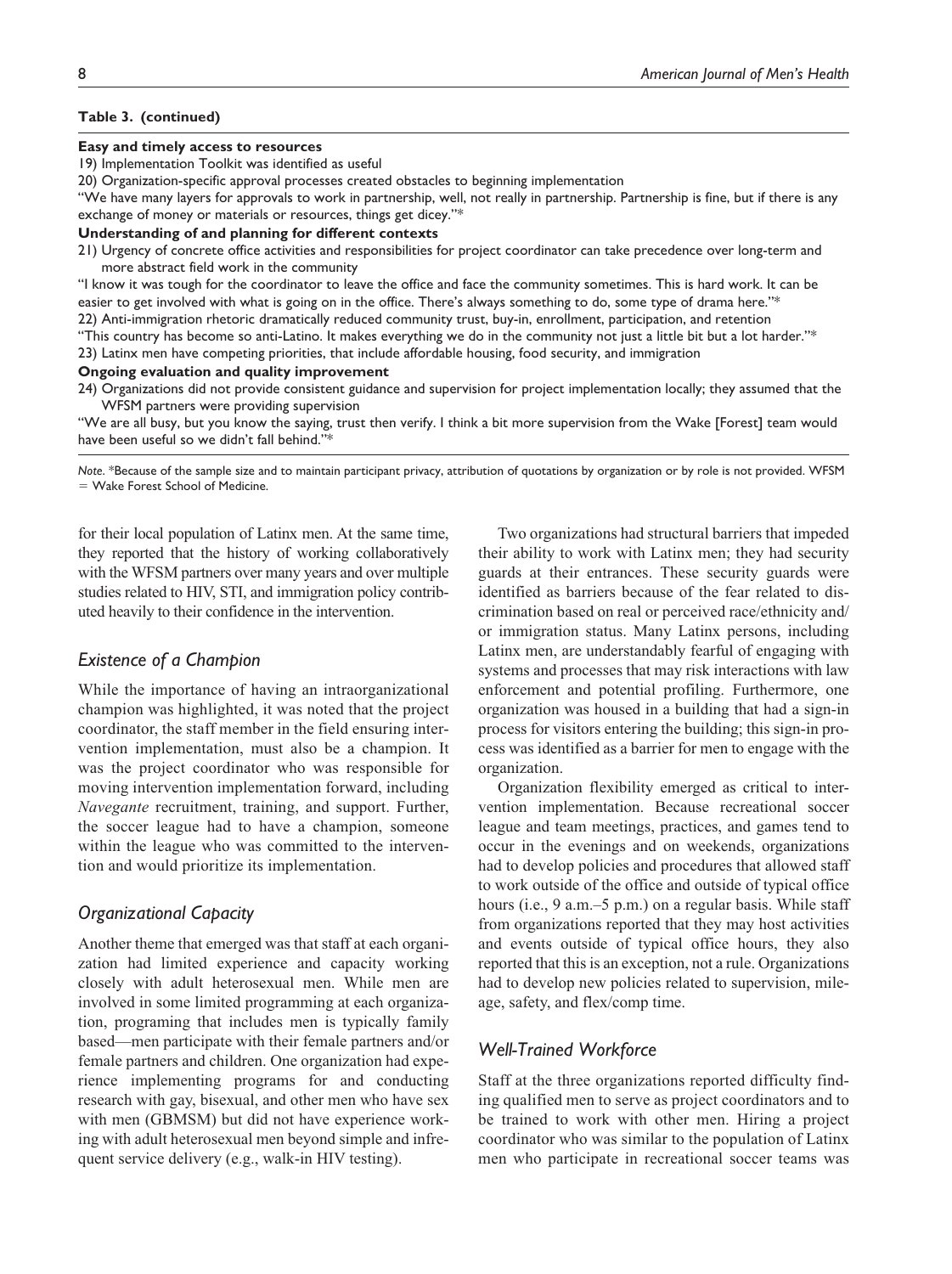identified as an important component of the intervention. It was difficult to find potential project coordinators who had documentation to permit U.S. employment, the requisite educational attainment, reliable transportation and/or a valid driver's license, and bilingual language skills. Those who met requirements could often find higher paying jobs elsewhere.

# *Engagement and Commitment of Stakeholders*

Building relationships with soccer leagues and teams took time. The original *HoMBReS* intervention was implemented after 2 years of trust building and formative research conducted though CBPR approaches (Rhodes, Duck, Alonzo, Downs, & Aronson, 2013). However, in this implementation study, soccer leagues and teams were new to partnership, and the three organizations had either no or very limited relationships with Latinx recreational soccer leagues and teams. Thus, it took a great deal of time to build the foundational relationships with the soccer leagues and teams before planning for intervention implementation. This included trust building and raising soccer team member awareness about the impact of HIV and STIs.

Moreover, many Latinx men were not accustomed to participating in health-related programming. They were less concerned about HIV and STIs and had many other priorities, including upstream social determinants of health such as affordable housing, food security, job training, occupational safety, and immigration as well as child health. Many Latinx men held negative attitudes about HIV and STIs; HIV and STIs were seen as "gay" diseases or disease affecting those who are "promiscuous." Finally, sexual health was seen as a taboo topic among some Latinx men that made implementation difficult. Thus, many men did not want to participate in sexual health–related activities.

#### *Detailed and Staged Guidance*

Another theme that emerged was the importance of timelines and benchmarks. While the WFSM partners wanted each staff member from each organization to work at the individual's own pace; staff reported a need for more defined timelines and incremental deliverables. Despite the acknowledged usefulness of the Toolkit, it was difficult for each organization to conduct some of the more abstract tasks associated with implementation. For example, building trust with soccer leagues and teams was a module within the Toolkit, but trust building is difficult to teach and to learn. It takes great creativity, trial and error, relationship building, and time in the field.

### *Role Modeling*

The importance of onsite role modeling was also highlighted. Although WFSM partners met with each organization (typically by conference call) every 2 weeks during intervention preimplementation planning, implementation, and evaluation to provide guidance and support, staff at each organization indicated that they needed and wanted more onsite guidance. Staff reported the value of vicarious learning and role modeling and suggested that it would have been beneficial if the partners who had experience in intervention-related activities such as recruitment, implementation, and data collection had spent more time working with staff and in the field coaching the project coordinator at each organization.

#### *Thorough Planning*

It emerged that planning materials were critical to successful implementation. Interview participants noted that the checklists that were included in the *Navegante* training curriculum for each module were comprehensive and helped them organize phases of the study including intervention planning, implementation, and evaluation.

#### *Easy and Timely Access to Resources*

The Toolkit was identified as particularly useful. It was stored in the cloud and easily accessible to each organization. With clear organization and lay language, it had information for all levels of organization staff. Executive directors, supervisors, and project coordinators could find what they needed to understand the context of the intervention and the steps and tasks involved in its implementation.

An identified challenge was related to establishing the subcontract with the participating public health department. Because the local County Board of Health had to approve the acceptance of funding through a subcontract with WFSM, the project was delayed substantially given the bureaucratic process required. Health department staff were eager to implement, but policy and regulation barriers were nearly insurmountable.

# *Understanding of and Planning for Different Contexts*

A challenge faced by each organization included what an interviewee referred to as "the tyranny of the urgent." Each day, the project coordinator faced urgent and concrete office-based activities and responsibilities that tended to take precedence over long-term and more abstract fieldwork of trust building, recruitment, data collection, training and supporting *Navegantes*, and supporting *temas del*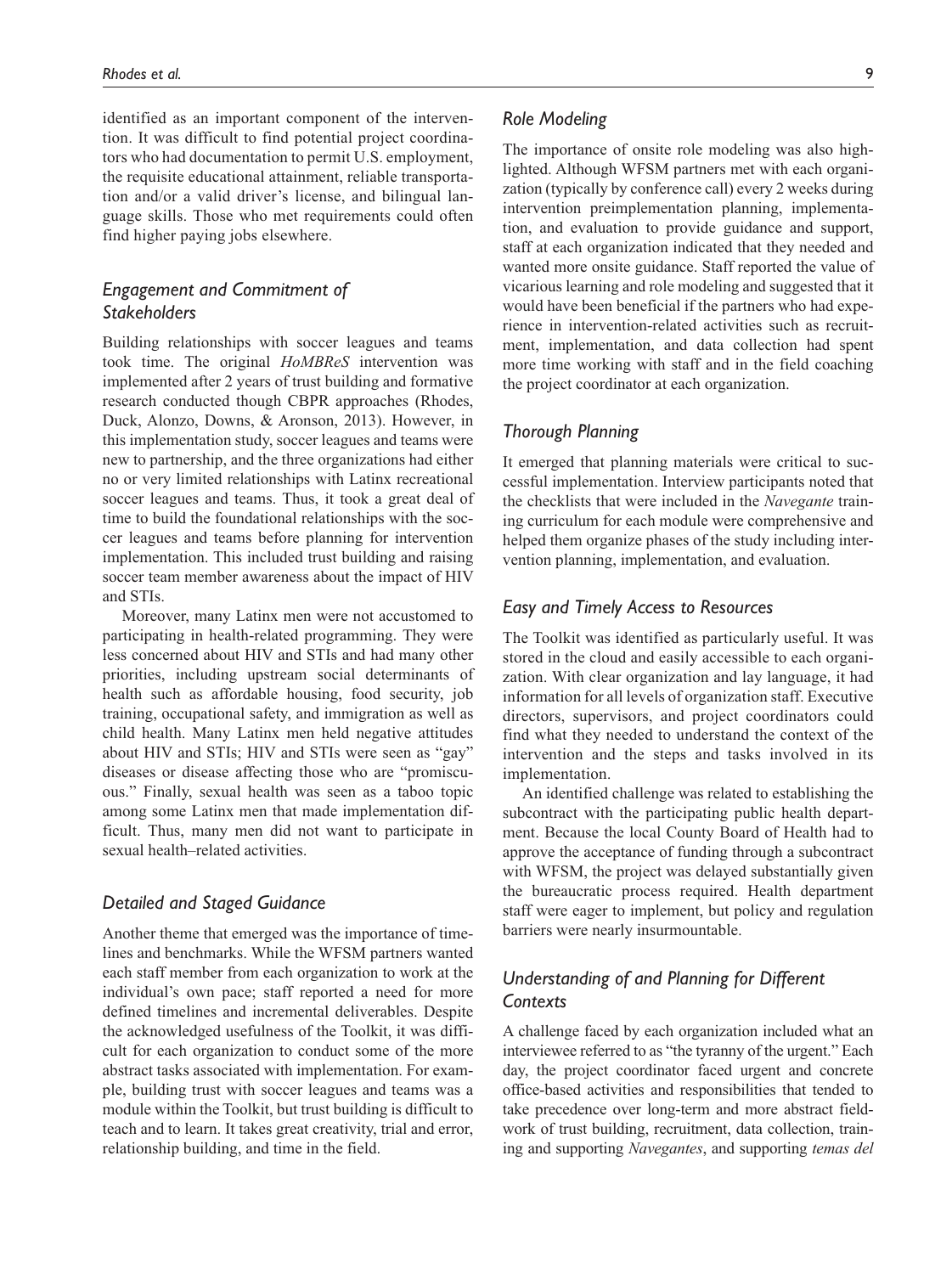*mes* sessions. These activities did not seem as urgent as helping colleagues in the office with assisting clients who walked in the door, Spanish-language translations, planning special events, fundraising, and so forth.

Anti-immigration rhetoric, policies, and actions, which have increased dramatically across the United States over the past few years, dramatically reduced community trust, buy-in, and participation during intervention implementation. The pervasive social–political environment and negative messaging related to immigration and the movement to enforce and make immigration laws stricter has had a profound impact on trust and ease in which Latinx persons feel comfortable moving about communities and doing other things besides the essential (e.g., work and meeting the basic needs of themselves and their families; Mann-Jackson et al., 2018). These contextual issues highlight the critical nature of community-engaged work and the importance of advocacy for health promotion and social justice.

#### *Ongoing Evaluation and Quality Improvement*

There was limited guidance and supervision to ensure timely completion of tasks related to planning and implementation and mechanisms for quality improvement. Staff from organizations assumed that the WFSM partners were providing supervision and feedback to the project coordinator, and the WFSM partners assumed that staff from the organizations were providing guidance. Being clear about roles is necessary because capacities can change quickly. Further, a change in organization leadership can fully halt CBPR studies (Rhodes et al., 2014); thus, revisiting roles over time may be warranted.

## **Discussion**

Scale-up and spread was a useful implementation science framework to explore the uptake and implementation of the *HoMBReS por un Cambio* intervention to promote sexual health risk reduction behaviors among Spanish-speaking, predominately heterosexual Latinx men who are members of recreational soccer leagues and teams in the United States. In this study, 24 themes emerged that mapped onto the 12 constructs of scale-up and spread. Identified as critical to the implementation process included strong and attentive supervision to identify and problem-solve challenges before they jeopardize implementation success. However, there must be clarity regarding who is responsible for supervision. In this study, there was some confusion among sites about whether the individual site, the university-based research team, or the CBPR partnership was responsible for project coordinator supervision and implementation of the intervention in the field.

Furthermore, much of the believability of the evidence supporting *HoMBReS por un Cambio* was attributed to a history of working together through CBPR. The WFSM team that was involved in the development of the intervention and this implementation study had been working in partnership with each of the organizations involved for over a decade and had a solid reputation based on previous successes (Rhodes, 2012; Rhodes, Alonzo, et al., 2018; Rhodes, Duck, Alonzo, Daniel, et al., 2013; Rhodes et al., 2017, 2014, 2016; Rhodes, Tanner, et al., 2018). This history was identified as contributing to intervention uptake and implementation at each organization. Not all innovations designed to promote health equity will have this level of support and the foundation of confidence by those responsible for implementing an innovation.

While the importance of a champion within a leadership role to ensure uptake and implementation is well documented, the person with "boots on the ground" must be a champion. The *HoMBReS por un Cambio* project coordinator must not only be Latinx, fluent in Spanish, authorized to work in the United States, and have a valid driver's license, but he must be enthusiastic and committed to the innovation and its implementation.

Of course, organizational capacity was identified as critical, but findings suggested that community organizations may have limited expertise working with Latinx men. Men experience profound disparities and at the individual and community levels, it is imperative to overcome the barriers that limit men's engagement with resources that could reduce these disparities. These barriers are not entirely in the control of staff within organizations; traditional notions of gender and masculinity, for example, have been identified as contributing to men's hesitation to seek and ask for help when needed (Daniel-Ulloa et al., 2017; Rhodes et al., 2007). Organizations could benefit from better understanding men's needs, priorities, and preferred ways of convening and getting things done and developing men-focused programming. CBPR will be essential to this work.

Onsite role modeling for organization staff by those experienced in working with Latinx men and implementing *HoMBReS por un Cambio* emerged as critical. Often organization staff identify the challenges related to improved health and well-being among communities and populations but they lack sufficient previous experiences and resources to effectively address them successfully. Having ongoing and direct guidance from someone with more experience that aligns with activities associated with implementing the innovation can contribute to its successful implementation.

Work remains to be done in terms of reducing negative preconceived notions, attitudes, and biases about sex, sexuality, and same sex attraction, behavior, and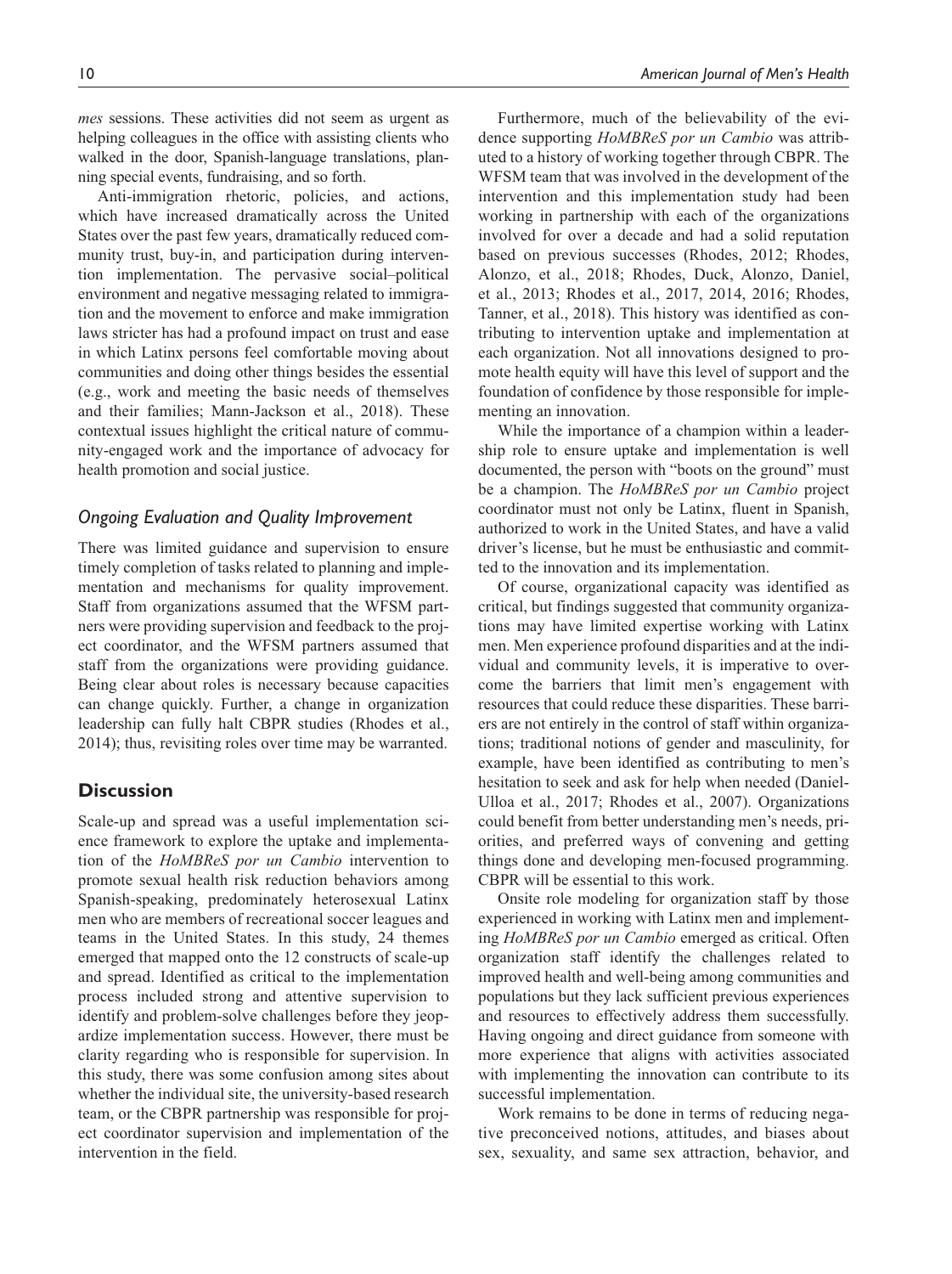orientations among Latinx men and within communities and at the population level. These notions, attitudes, and biases are detrimental for those holding them as well as their peers.

Immigration issues emerged as affecting implementation. Many communities and populations, including Latinx men, are subject to increased racial profiling based on assumptions about race/ethnicity, nationality, and immigration status. This profiling profoundly and understandably affects perceived safety and willingness to access all types of existing services that communities and populations need and are eligible for (Rhodes et al., 2015). In the case of *HoMBReS por un Cambio*, this context affected its uptake and implementation; Latinx men were hesitant to participate in the study and the study timeline was tight in terms of trust building.

Finally, this study highlighted the importance of a comprehensive Toolkit in supporting uptake and implementation of the *HoMBReS por un Cambio* intervention. This Toolkit was designed to meet the needs of all levels of the organization including leadership, development managers, and other staff to ensure successful uptake and implementation and support sustainability as warranted.

#### *Scale-Up and Spread*

Successful and broad implementation of innovations (such as *HoMBReS por un Cambio*) is critical to increasing health equity. There has been a call for research to develop and explore comprehensive and efficient frameworks to promote the uptake and implementation of innovations across disciplines with careful attention to the unique aspects of different innovations, settings (including community settings), and diverse end users (Moullin et al., 2015). Scale-up and spread is a promising theory-based implementation framework with clear and distinct constructs. However, the framework has not been widely used, and more research is needed to better operationalize the constructs within community-based settings. Research is also needed to identify how constructs function across the implementation continuum because the implementation of an innovation, like *HoMBReS por un Cambio*, is a process, not an event. There are components along the implementation continuum that must be better understood and articulated as an innovation is implemented. These components include the characteristics of the innovation itself (e.g., whether at the individual, community, institutional system, or policy level), the phases/stages of implementation (what it takes to implement the specific innovation), the context in which the implementation is to occur, influencing facilitators and barriers, strategies applied to promote uptake and implementation, and types and levels of evaluation and feedback loops.

#### *Limitations*

While this study included multiple organizations, only one organization of each type was included; this study included an AIDS service organization, a Latinx-serving organization, and a county public health department. Studies that included more organizations of each type could differentiate themes by organization type; however, this study provides preliminary data to guide implementation of evidence-based interventions designed to promote health equity in real-world practice.

This study was also conducted before the widespread promotion and availability of PrEP for populations at increased risk for HIV. Given the successes of interventions that harness the strengths of natural helping through community health workers, lay health advisors, and peer navigators (Eng et al., 2009), enhancements of this intervention could be made to include PrEP as another option to reduce HIV risk. However, PrEP does not protect against other STIs, which are a priority among Latinx men.

#### **Conclusions**

While CBPR ensured that *HoMBReS por un Cambio* reflected the real-world, lived experiences of Spanishspeaking, predominantly heterosexual Latinx men, much work was necessary to ensure uptake and implementation in communities and within organizations that were new to the intervention. Furthermore, particular attention must be paid to establishing rapport and trust with communities that are marginalized, better defining the roles and responsibilities of champions, and including onsite coaching to ensure efficient and effective implementation of an innovation like *HoMBReS por un Cambio*.

Scale-up and spread was a useful framework to identify factors that support and guide uptake and implementation of a carefully tailored intervention designed to promote men's health. Innovations, such as *HoMBReS por un Cambio*, which bolster positive and reframe negative sociocultural values and expectations of gender, masculinity, and what it means to be a man must be implemented broadly. However, implementation can be difficult, and research is needed to improve uptake and implementation. There are no panaceas to the challenges associated with uptake and implementation of innovations designed to promote health equity; however, existing frameworks like scale-up and spread are promising and could benefit from further exploration.

#### **Declaration of Conflicting Interests**

The author(s) declared no potential conflicts of interest with respect to the research, authorship, and/or publication of this article.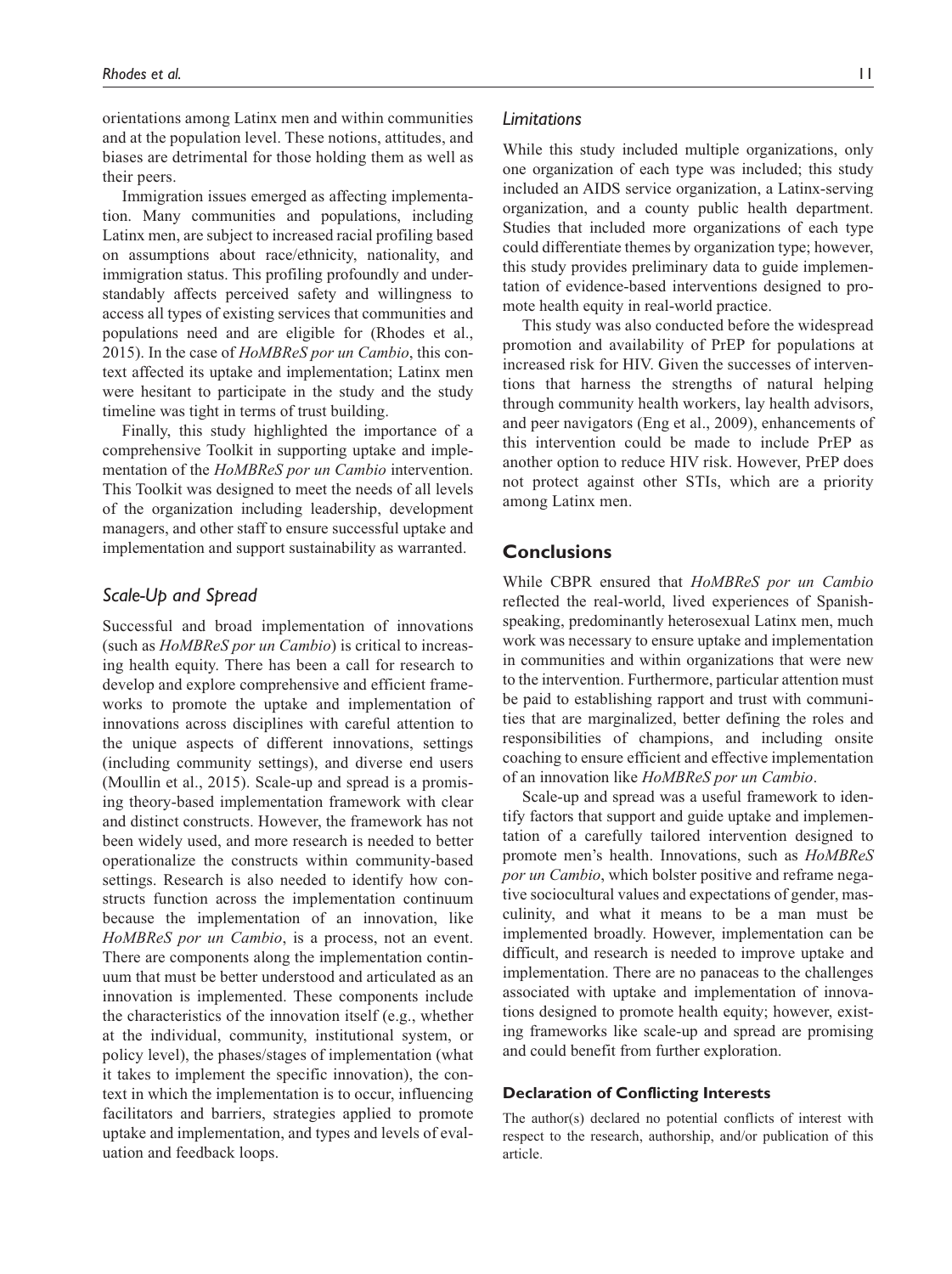#### **Funding**

The author(s) disclosed receipt of the following financial support for the research, authorship, and/or publication of this article: Financial support for this research was provided by NIMHD (grant number R24MD002774) and NCATS (grant number UL1TR001420).

# **ORCID iD**

Scott D. Rhodes **D** <https://orcid.org/0000-0002-9797-8114>

#### **Note**

1. Latinx is a gender-neutral term used in lieu of Latina and Latino (Martinez & Rhodes, 2020).

#### **References**

- Alvarez, M. E., Jakhmola, P., Painter, T. M., Taillepierre, J. D., Romaguera, R. A., Herbst, J. H., & Wolitski, R. J. (2009). Summary of comments and recommendations from the CDC consultation on the HIV/AIDS epidemic and prevention in the Hispanic/Latino community. *AIDS Education and Prevention, 21*(5 Suppl), 7–18. doi: 10.1521/aeap.2009.21.5\_supp.7
- Centers for Disease Control and Prevention. (2019a). HIV surveillance supplemental report 2019. US Department of Health and Human Services, [https://www.cdc.gov/hiv/](https://www.cdc.gov/hiv/images/library/infographics/continuum-infographic.png) [images/library/infographics/continuum-infographic.png](https://www.cdc.gov/hiv/images/library/infographics/continuum-infographic.png)
- Centers for Disease Control and Prevention. (2019b). *Sexually transmitted disease surveillance, 2018*. US Department of Health and Human Services.
- Clinical and Translational Science Awards Consortium Community Engagement Key Function Committee Task Force on the Principles of Community Engagement. (2011). *Principles of community engagement* (2nd ed.). Department of Health and Human Services.
- Committee to Review the Clinical and Translational Science Awards Program at the National Center for Advancing Translational Sciences, & Institute of Medicine. (2013). *The CTSA program at NIH: Opportunities for advancing clinical and translational research*. doi: NBK144067.10.17226/18323 [doi]. National Academies Press.
- Daniel-Ulloa, J., Sun, C., & Rhodes, S. D. (2017). The intersection between masculinity and health among rural immigrant Latino men. *International Journal of Men's Health*, *16*(1), 84–95.
- Eng, E., Rhodes, S. D., & Parker, E. A. (2009). Natural helper models to enhance a community's health and competence. In R. J. DiClemente, R. A. Crosby, & M. C. Kegler (Eds.), *Emerging theories in health promotion practice and research* (Vol. 2, pp. 303–330). Jossey-Bass.
- Frasca, T. (2008). *Shaping the new response: HIV/AIDS and Latinos in the deep south*. Latino Commission on AIDS.
- Gilbert, P. A., Barrington, C., Rhodes, S. D., & Eng, E. (2016). Saliendo Adelante: Stressors and coping strategies among immigrant Latino men who have sex with men in a nontraditional settlement state. *American Journal of Men's Health*, *10*(6), 515–525.
- Gill, H. (2010). *The Latino migration experience in North Carolina: New roots in the old north state*. University of North Carolina.
- Goga, A. E., & Muhe, L. M. (2011). Global challenges with scale-up of the integrated management of childhood illness strategy: Results of a multi-country survey. *BMC Public Health*, *11*, 503. doi: 10.1186/1471-2458-11-503
- Kochar, R., Suro, R., & Tafoya, S. (2005). The new Latino south: The context and consequences of rapid popuation growth. *Pew Research Center*. [http://www.pewhispanic.](http://www.pewhispanic.org/2005/07/26/the-new-latino-south/) [org/2005/07/26/the-new-latino-south/](http://www.pewhispanic.org/2005/07/26/the-new-latino-south/)
- Kost, R. G., Leinberger-Jabari, A., Evering, T. H., Holt, P. R., Neville-Williams, M., Vasquez, K. S., Coller, B. S., & Tobin, J. N. (2017). Helping basic scientists engage with community partners to enrich and accelerate translational research. *Academic Medicine*, *92*(3), 374–379. doi: 10.1097/acm.0000000000001200
- Mann-Jackson, L., Song, E. Y., Tanner, A. E., Alonzo, J., Linton, J. M., & Rhodes, S. D. (2018). The health impact of experiences of discrimination, violence, and immigration enforcement among Latino men in a new settlement state. *American Journal of Men's Health*, *12*(6), 1937–1947. doi: 10.1177/1557988318785091 [doi]
- Martinez, A. D., & Rhodes, S. D. (2020). Introduction: Disentangling language and the social determinants of Latinx health in the United States. In A. D. Martinez & S. D. Rhodes (Eds.), *New and emerging issues in Latinx health* (pp. 1–15). Springer.
- Massey, D. (2008). *New faces in new places: The changing geography of American immigration*. Russell Sage Foundation.
- McCree, D. H., Walker, T., DiNenno, E., Hoots, B., Valverde, E., Ocfemia, M. C. B., Heitgerd, J., Stallworth, J. A., Ferro, B., Santana, A., German, E. J., & Harris, N. (2018). A programmatic approach to address increasing HIV diagnoses among Hispanic/Latino MSM, 2010–2014. *Preventive Medicine*, *114*, 64–71. doi: 10.1016/j.ypmed.2018.06.007
- McQuail, D. (1987). *Mass communication theory: An introduction* (2nd ed.). Sage.
- Miles, M. B., & Huberman, A. M. (1994). *Qualitative data analysis: An expanded sourcebook* (2nd ed.). Sage Publications.
- Moullin, J. C., Sabater-Hernandez, D., Fernandez-Llimos, F., & Benrimoj, S. I. (2015). A systematic review of implementation frameworks of innovations in healthcare and resulting generic implementation framework. *Health Research and Policy Systems*, *13*, 16. doi: 10.1186/s12961-015-0005-z [doi]
- Painter, T. M. (2008). Connecting the dots: When the risks of HIV/STD infection appear high but the burden of infection is not known–the case of male Latino migrants in the southern United States. *AIDS and Behavior*, *12*(2), 213–226. doi: 10.1007/s10461-007-9220-0
- Purcell, D. W., McCray, E., & Mermin, J. (2016). The shift to high-impact HIV prevention by health departments in the United States. *Public Health Reports*, *131*(1), 7–10. doi: 10.1177/003335491613100104 [doi]
- Rhodes, S. D. (2012). Demonstrated effectiveness and potential of CBPR for preventing HIV in Latino populations. In K. C. Organista (Ed.), *HIV prevention with Latinos: Theory, research, and practice* (pp. 83–102). Oxford.
- Rhodes, S. D. (2014). Authentic engagement and communitybased participatory research for public health and medicine. In S. D. Rhodes (Ed.), *Innovations in HIV prevention research and practice through community engagement* (pp. 1–10). Springer.